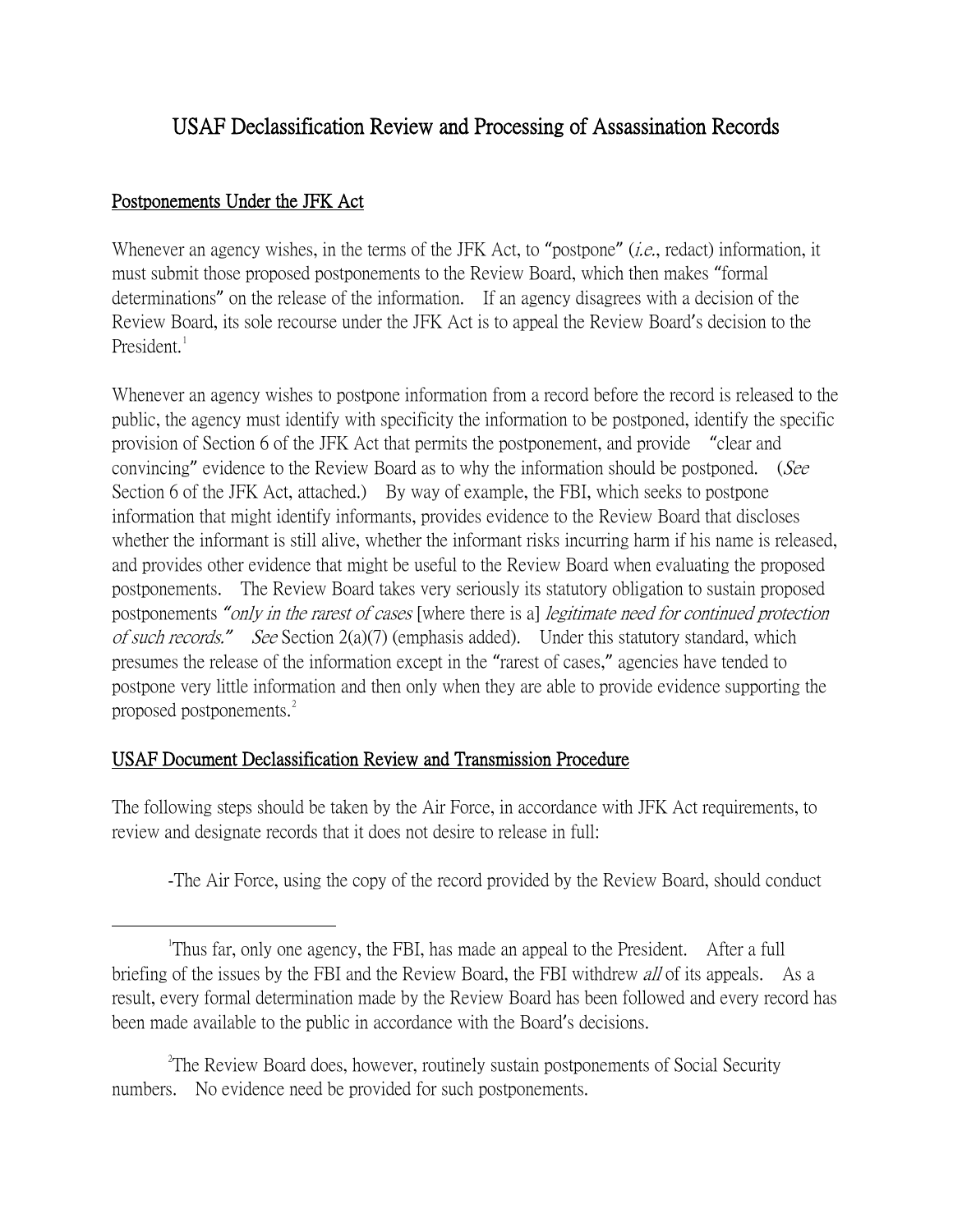declassification review in accordance with Section 6 of the JFK Act, and **mark the proposed** postponements either by highlighting them, or by clearly bracketing them. Do not obliterate your proposed postponements, or black them out; they must still be readable when returned to the ARRB.

-Upon completion of its declassification review, the Air Force should then return to the Review Board (with supporting Record Identification Forms and declassification worksheets attached) all documents previously provided by the ARRB for Air Force review, with desired Air Force postponements identified by brackets or highlighting, a reason code (from Section 6 of the JFK Act) assigned to each postponement in the margin that identifies which section of the JFK Act justifies each postponement, and with all supporting evidence for each postponement attached to each document in memo or letter format. Please attach a "flag" or "post-it-note" to each page upon which Air Force recommended postponements are marked, and write the acronym "USAF" in the margin next to each Section 6 JFK Act "reason code."

-A stamped or handwritten entry from an Air Force declassifier should be affixed to either the first page of the document, or to the declassification worksheet used by other agencies (if such a worksheet is present), as an indication that the document has been reviewed and Air Force equities are either "released in full," or "released as sanitized."

-Once the Review Board staff reviews the Air Force's proposed postponements, the staff will notify the Review Board as to whether it concurs with your recommended postponements or not. The Review Board members will then evaluate proposed USAF postponements, in light of ARRB staff recommendations, and the evidence provided by the Air Force in support of your desired postponements.

-The Review Board will make formal determinations regarding postponements recommended by the Air Force. The Air Force will then be promptly notified of the Board's decisions, and will have seven days following formal notification to appeal to the President should the Air Force disagree with a Board Determination. (Should the Air Force wish to appeal a Board decision, the Review Board staff will explain subsequent procedures.) If there are no postponements recommended by the Air Force in a reviewed document; or if there are postponements recommended by the Air Force and upheld by the Board; or if the Air Force recommends postponements that are not upheld by the Board, and the Air Force chooses not to appeal to the President, the Air Force equities in those documents will be immediately transmitted to the JFK Collection at the Archives by the ARRB, and released to the public. Whenever records contain postponements following formal determinations by the Review Board, both the unredacted version and the redacted version (processed by the ARRB staff